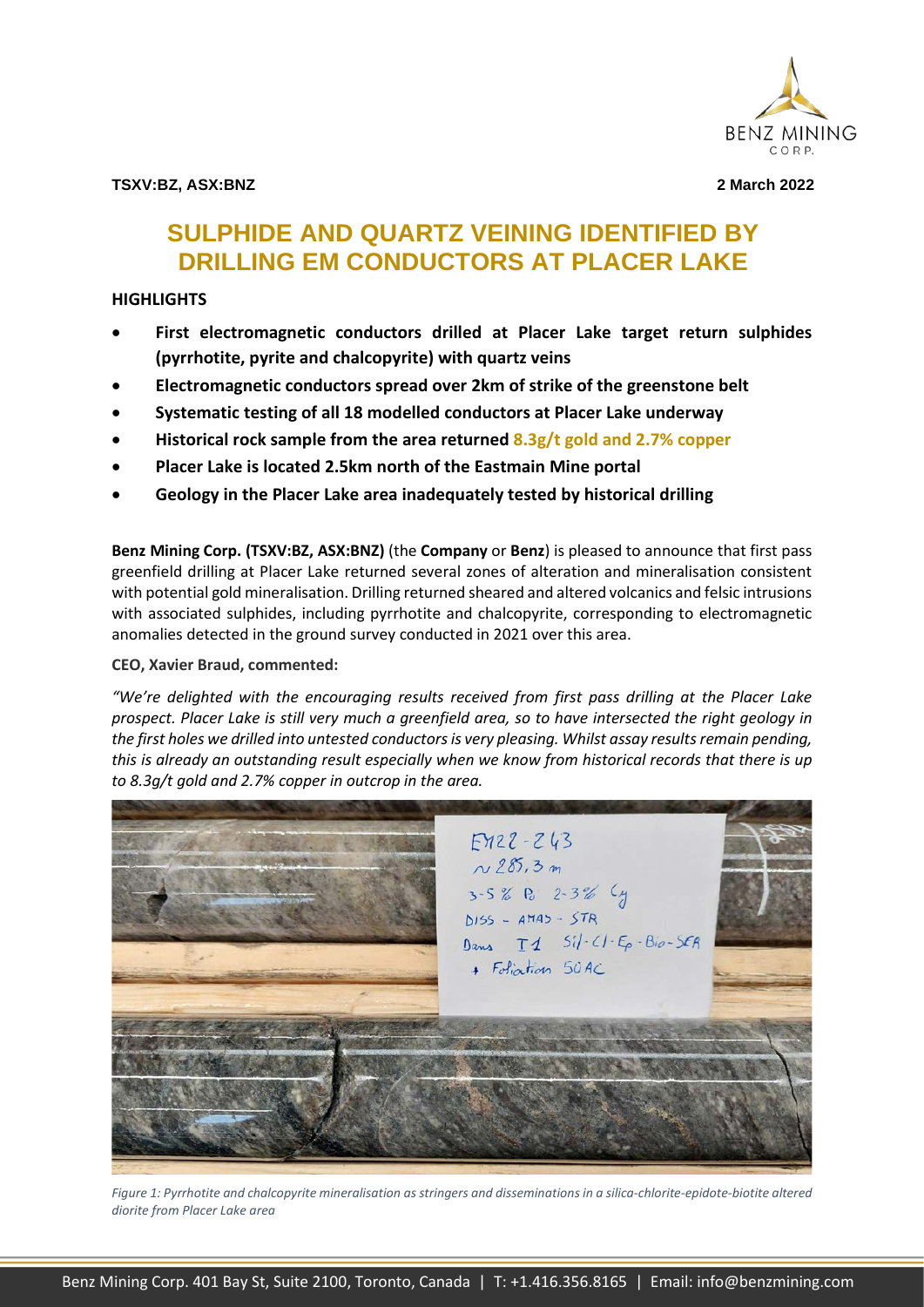

*So many companies go and drill geophysical anomalies to only find "red herrings", Benz hasn't had a single false positive to date. So far, electromagnetics has not failed us in the Upper Eastmain Greenstone Belt. Once again, we have proven that our targeting method is extremely well suited to the style of mineralisation seen at Eastmain. We are working our way systematically through a large gold system with untested electromagnetic conductors and high-grade gold occurrences spread over 10km of strike."*



*Figure 2: Semi massive pyrrhotite with chalcopyrite and pyrite in a strongly altered diorite intrusive showing strong quartzsulphide veining, typical of mineralisation previously seen by Benz at E Zone*

#### **Placer Lake Drilling**

Placer Lake is an area located 2.5km north of the Eastmain Mine portal and Benz's all weather exploration camp.

Most of the area is covered by a variable thickness of glacial till with geological information in the area mostly interpreted from airborne magnetics surveys.

A rock chip sample collected in 1982 by Placer Development Ltd returned 2.7% copper, 8.3g/t gold and 7.3g/t silver (note: exact location of the outcrop is imprecisely documented in historical report).

A description of the outcrop from a historical report states that the sulphide bearing felsic tuff is located between a rhyolite and a unit of pillow basalts. Sulphides consist of pyrite, pyrrhotite and chalcopyrite. The host rock is described as being strongly altered with muscovite and biotite.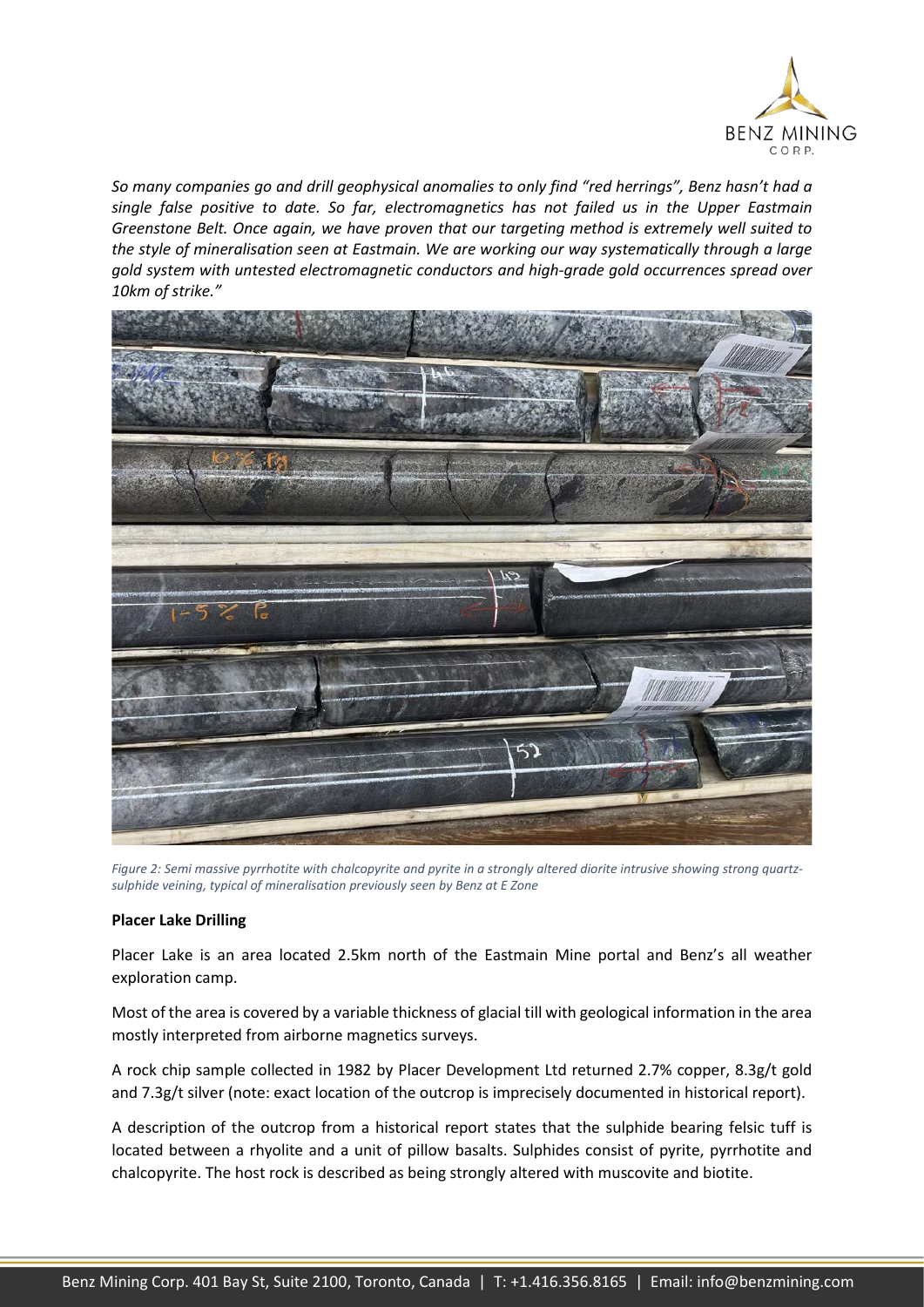

A Fixed Loop time-domain Electro-Magnetic (**FLEM**) survey was completed by Benz Mining in the winter of 2021 over the Placer Lake area. Data from the FLEM survey was interpreted and 10 EM conductors modelled.

Additionally, the FLEM data was integrated with VTEM data from a 2005 airborne survey and 8 other conductors were modelled from this data integration.



*Figure 3: Placer Lake conductors and drilling location with simplified geology and VTEM anomalies*



*Figure 4: Placer Lake FLEM conductors on the Eastmain Project regional long section (note: the Placer Lake conductors are off section to the NE)*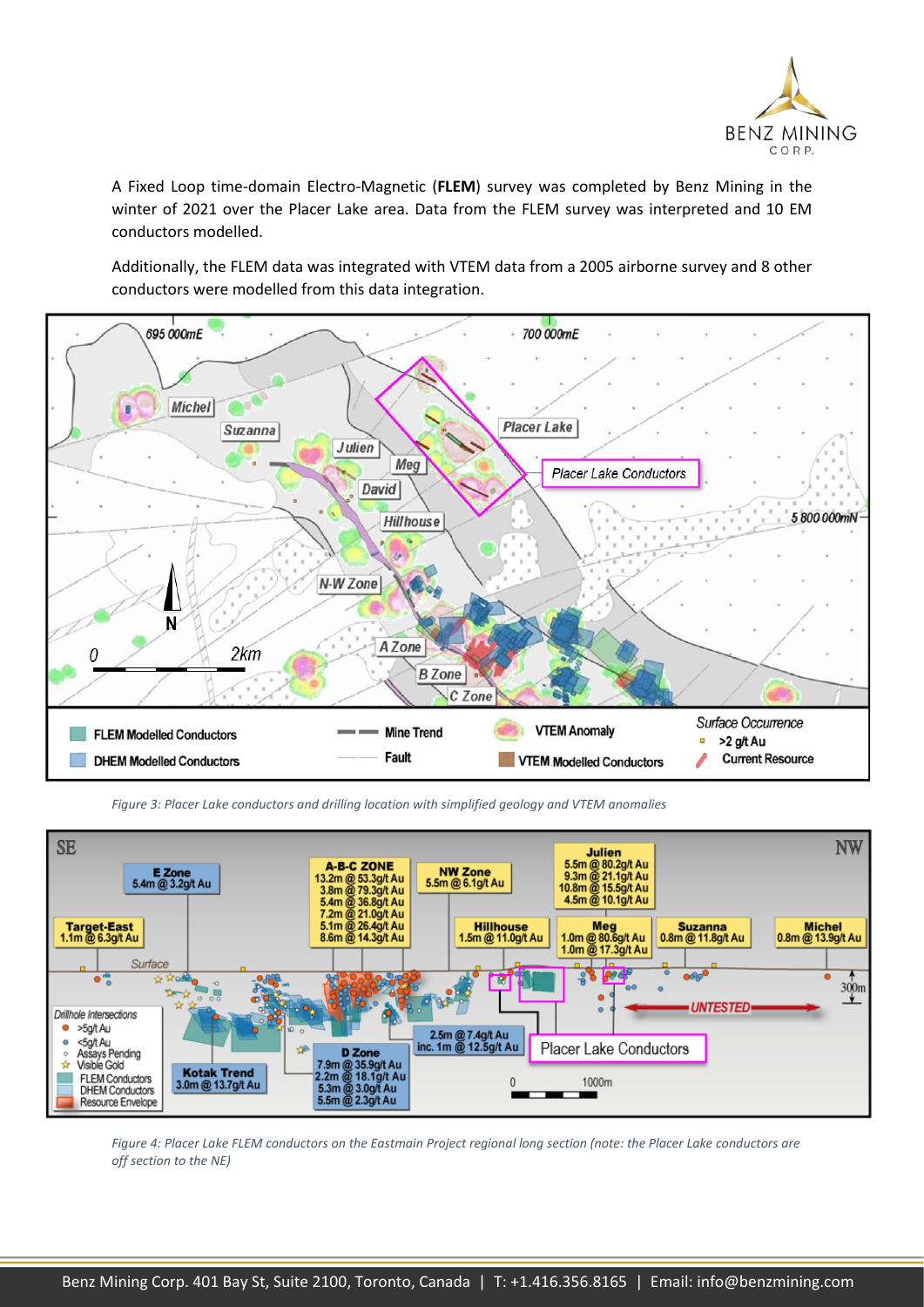

### **Eastmain Gold Project**

The Eastmain Gold Project, situated on the Upper Eastmain Greenstone Belt in Quebec, Canada, currently hosts a NI 43-101 and JORC (2012) compliant resource of 376,000oz at 7.9g/t gold (Indicated: 236,500oz at 8.2g/t gold, Inferred: 139,300oz at 7.5g/t gold). The existing gold mineralisation is associated with 15-20% semi-massive to massive pyrrhotite, pyrite and chalcopyrite in highly deformed and altered rocks making it amenable to detection using electromagnetic techniques. Multiple gold occurrences have been identified by previous explorers over a 10km long zone along strike from the Eastmain Mine with very limited but highly encouraging testing outside the existing resource area.

**This press release was prepared under supervision and approved by Dr. Danielle Giovenazzo, P.Geo, acting as Benz's qualified person under National Instrument 43-101.**



*Figure 5: Benz tenure over Upper Eastmain Greenstone Belt simplified geology.*

### **About Benz Mining Corp.**

Benz Mining Corp. (TSXV:BZ, ASX:BNZ) brings together an experienced team of geoscientists and finance professionals with a focused strategy to unlock the immense mineral potential of the Upper Eastmain Greenstone Belt in Northern Quebec, which is prospective for gold, lithium, nickel, copper and other high-value minerals. Benz is earning a 100% interest in the former producing high grade Eastmain gold mine, Ruby Hill West and Ruby Hill East projects in Quebec and owns 100% of the Windy Mountain project.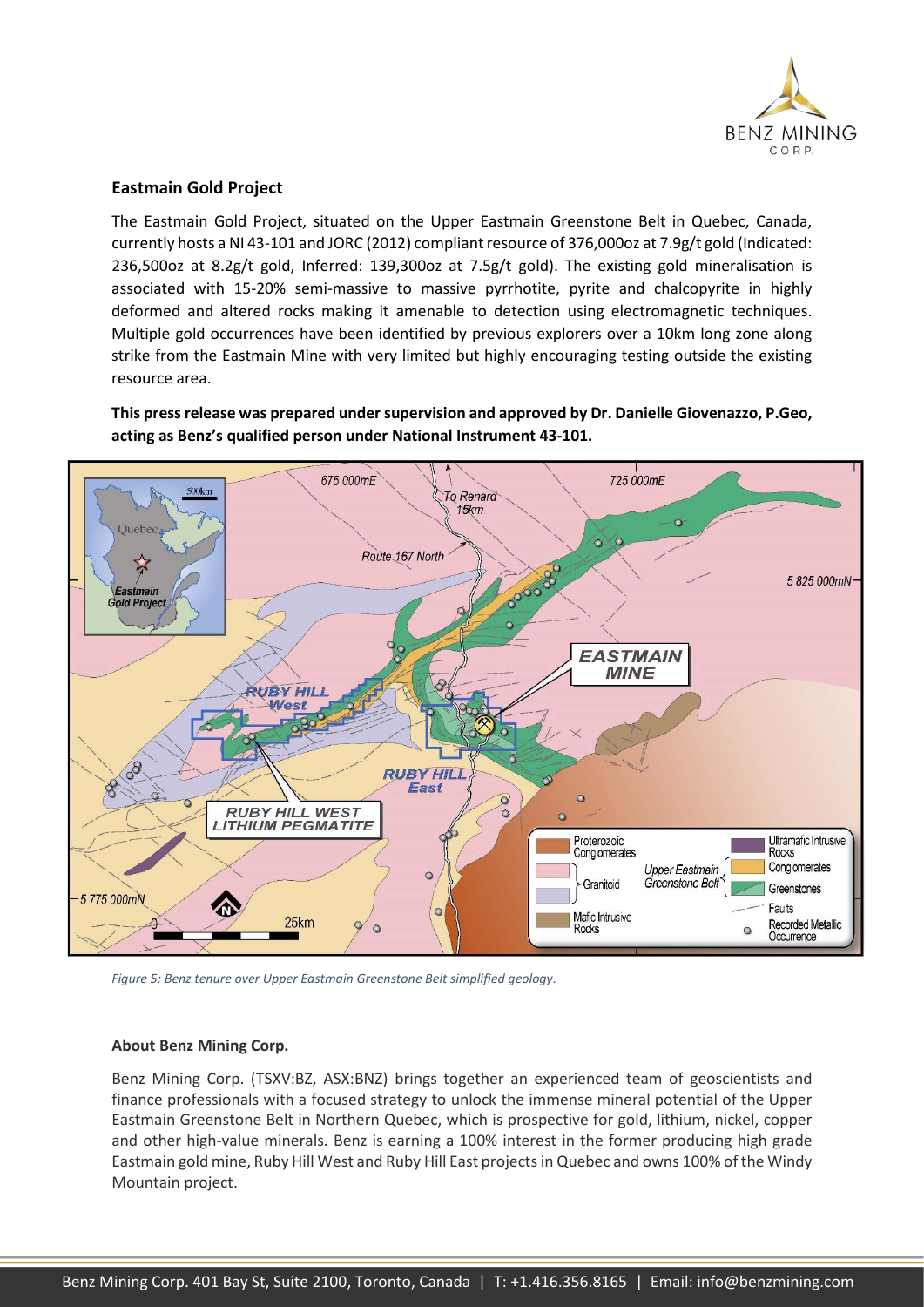

The Eastmain Gold Project is situated within the Upper Eastmain Greenstone Belt in Quebec, Canada and currently hosts a NI 43-101 and JORC (2012) compliant resource of 376,000oz at 7.9g/t gold (Indicated: 236,500oz at 8.2g/t Au – Inferred: 139,300oz at 7.5g/t Au). The existing gold mineralisation is associated with 15-20% semi-massive to massive pyrrhotite, pyrite and chalcopyrite making it amenable to detection by electromagnetics.

Multiple gold occurrences have been identified by previous explorers over a 10km long zone along strike from the Eastmain Mine with very limited but highly encouraging testing outside the existing resource area. Benz has subsequently identified a combination of over 380 modelled in-hole and offhole DHEM conductors over a strike length of 6km which is open in all directions (final interpretation of some of the conductors still pending).

In 2021, Benz confirmed the presence of visible spodumene in a pegmatite at the Ruby Hill West project, indicating lithium mineralisation which Benz intends to further explore in 2022.

This announcement has been approved for release by the Board of Directors of Benz Mining Corp.

#### **For more information please contact:**

Paul Fowler Head of Corporate Development (Canada) Benz Mining Corp. Telephone: +1 416 356 8165 Email: [info@benzmining.com](mailto:info@benzmining.com)

Xavier Braud CEO, Head of Corporate Development (Aus) Benz Mining Corp. Telephone +61 8 6143 6702 email: [info@benzmining.com](mailto:info@benzmining.com)

**Forward-Looking Information:** Certain statements contained in this news release may constitute "forwardlooking information" as such term is used in applicable Canadian securities laws. Forward-looking information is based on plans, expectations and estimates of management at the date the information is provided and is subject to certain factors and assumptions, including, that the Company's financial condition and development plans do not change as a result of unforeseen events and that the Company obtains regulatory approval. Forward-looking information is subject to a variety of risks and uncertainties and other factors that could cause plans, estimates and actual results to vary materially from those projected in such forward-looking information. Factors that could cause the forward-looking information in this news release to change or to be inaccurate include, but are not limited to, the risk that any of the assumptions referred to prove not to be valid or reliable, that occurrences such as those referred to above are realized and result in delays, or cessation in planned work, that the Company's financial condition and development plans change, and delays in regulatory approval, as well as the other risks and uncertainties applicable to the Company as set forth in the Company's continuous disclosure filings filed under the Company's profile at [www.sedar.com.](https://www.newsfilecorp.com/redirect/jbaESR8W) The Company undertakes no obligation to update these forward-looking statements, other than as required by applicable law.

NEITHER THE TSX VENTURE EXCHANGE NOR ITS REGULATION SERVICES PROVIDER (AS THAT TERM IS DEFINED IN THE POLICIES OF THE TSX VENTURE EXCHANGE) ACCEPTS RESPONSIBILITY FOR THE ACCURACY OR ADEQUACY OF THIS RELEASE.

**Competent Person's Statements:** The information in this report that relates to Exploration Results is based on and fairly represents information and supporting information compiled by Mr Xavier Braud, who is a member of the Australian Institute of Geoscientists (AIG membership ID:6963). Mr Braud is a consultant to the Company and has sufficient experience in the style of mineralisation and type of deposits under consideration and qualifies as a Competent Person as defined in the 2012 edition of the "Australasian Code for Reporting of Exploration Results, Mineral Resources and Ore Reserves". Mr Braud holds securities in Benz Mining Corp and consents to the inclusion of all technical statements based on his information in the form and context in which they appear.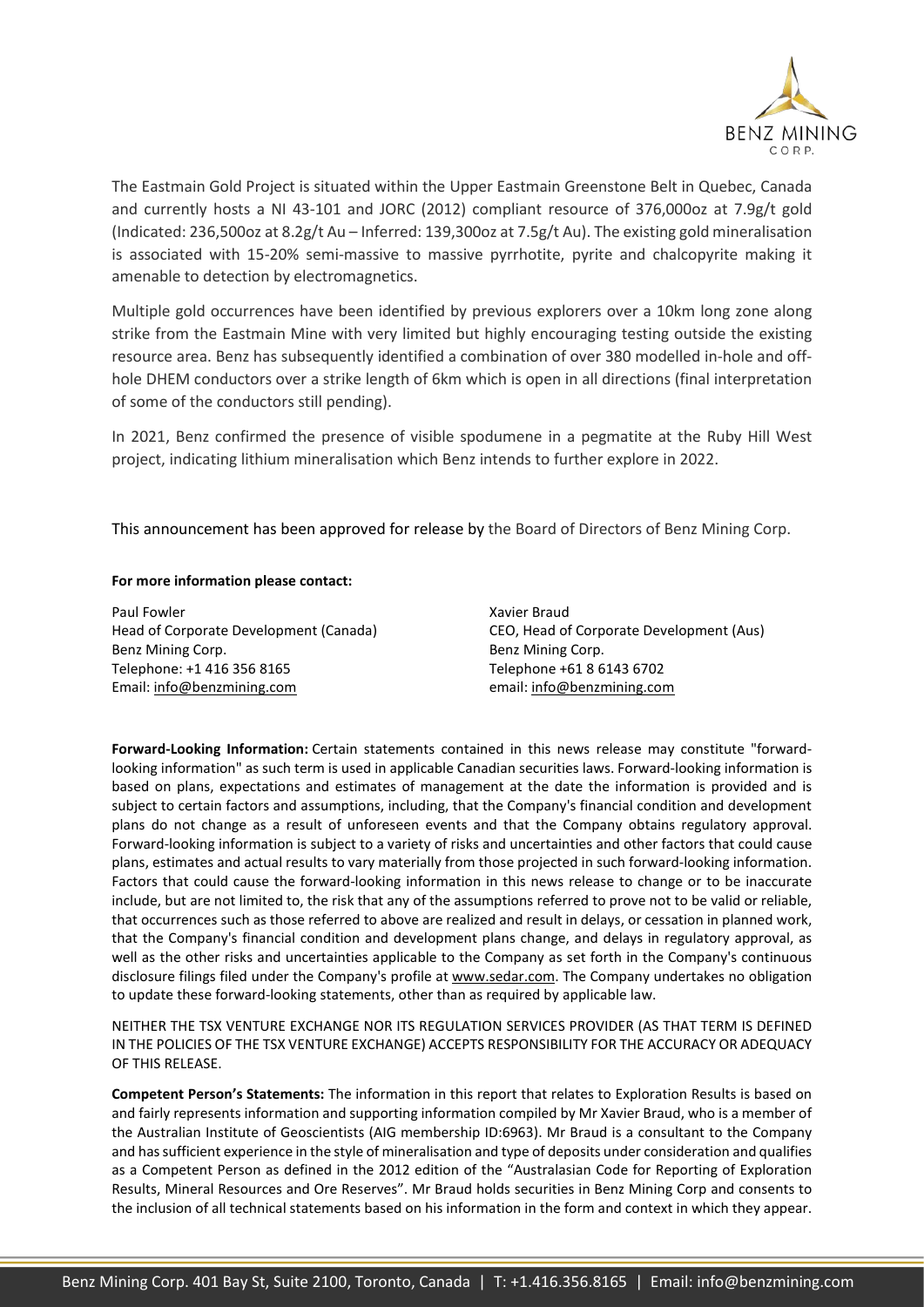

The information in this announcement that relates to the Inferred Mineral Resource was first reported under the JORC Code by the Company in its prospectus released to the ASX on 21 December 2020. The Company confirms that it is not aware of any new information or data that materially affects the information included in the original market announcement and confirms that all material assumptions and technical parameters underpinning the estimate continue to apply and have not materially changed. The Company confirms that the form and context in which the Competent Person's findings are presented have not been materially modified from the original market announcement

## **Appendix 1: Drilling data to date – Placer Lake Area**

| <b>DDHID</b>    | Area               | $X -$<br><b>NAD83-</b><br><b>Z18N</b> | <b>Y- NAD83-</b><br><b>Z18N</b> | <b>Elevation</b> | <b>Azimuth</b> | <b>Dip</b> | <b>Final</b><br>Depth | <b>Claim</b><br><b>Number</b> |
|-----------------|--------------------|---------------------------------------|---------------------------------|------------------|----------------|------------|-----------------------|-------------------------------|
| EM22-240        | Placer Lake        | 698409                                | 5801935                         | 464              | 275            | $-50$      | 120                   | 1133568                       |
| EM22-242        | <b>Placer Lake</b> | 698390                                | 5801846                         | 465              | 210            | $-50$      | 300                   | 1133568                       |
| EM22-243        | <b>Placer Lake</b> | 699083                                | 5801071                         | 478              | 210            | $-50$      | 306                   | 1133554                       |
| <b>EM22-245</b> | Placer Lake        | 698877                                | 5801190                         | 480              | 215            | $-50$      | 351                   | 1133554                       |
| <b>EM22-247</b> | Placer Lake        | 698520                                | 5801309                         | 472              | 210            | -50        | 213                   | 1133568                       |

*Table 1: Collar data Placer Lake 2022 winter drilling*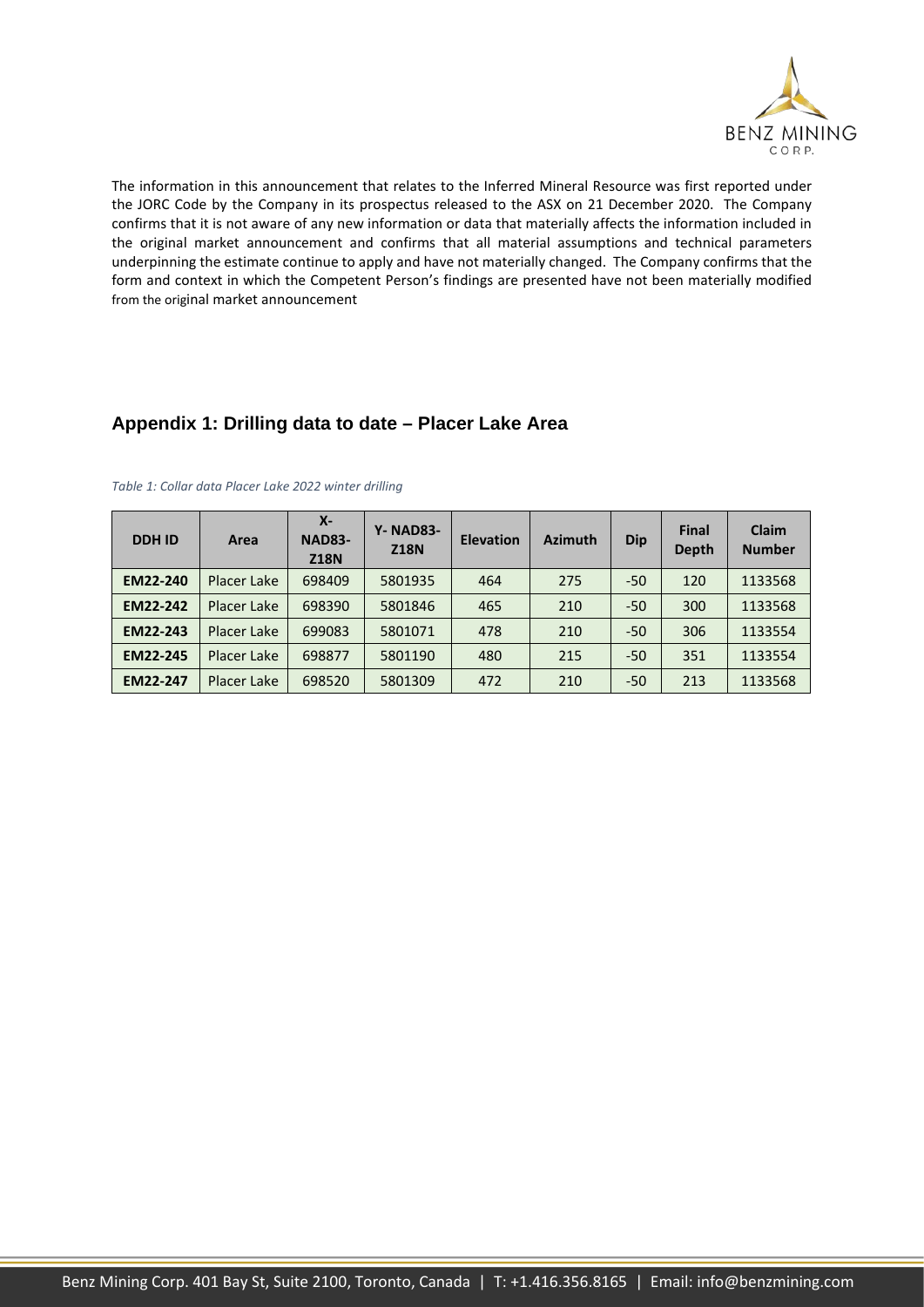

# **Appendix 2: JORC Tables**

# **Section 1 Sampling Techniques and Data**

(Criteria in this section apply to all succeeding sections.)

| <b>Criteria</b>                 | <b>JORC Code explanation</b>                                                                                                                                                                                                                                                                                                                                                                                                                                                                                                                                                            | <b>Commentary</b>                                                                                                                                                                                                                           |
|---------------------------------|-----------------------------------------------------------------------------------------------------------------------------------------------------------------------------------------------------------------------------------------------------------------------------------------------------------------------------------------------------------------------------------------------------------------------------------------------------------------------------------------------------------------------------------------------------------------------------------------|---------------------------------------------------------------------------------------------------------------------------------------------------------------------------------------------------------------------------------------------|
| <b>Sampling</b><br>techniques   | Nature and quality of sampling (eg cut channels, random chips, or<br>$\bullet$<br>specific specialised industry standard measurement tools appropriate<br>to the minerals under investigation, such as down hole gamma<br>sondes, or handheld XRF instruments, etc). These examples should<br>not be taken as limiting the broad meaning of sampling.<br>Include reference to measures taken to ensure sample representivity<br>and the appropriate calibration of any measurement tools or systems<br>used.<br>Aspects of the determination of mineralisation that are Material to the | • No sampling results.<br>Visual information from drill core observation                                                                                                                                                                    |
|                                 | Public Report.<br>In cases where 'industry standard' work has been done this would be<br>$\bullet$<br>relatively simple (eg 'reverse circulation drilling was used to obtain 1<br>m samples from which 3 kg was pulverised to produce a 30 g charge<br>for fire assay'). In other cases more explanation may be required,<br>such as where there is coarse gold that has inherent sampling<br>problems. Unusual commodities or mineralisation types (eg<br>submarine nodules) may warrant disclosure of detailed information.                                                           |                                                                                                                                                                                                                                             |
| <b>Drilling</b><br>techniques   | Drill type (eg core, reverse circulation, open-hole hammer, rotary air<br>blast, auger, Bangka, sonic, etc) and details (eg core diameter, triple<br>or standard tube, depth of diamond tails, face-sampling bit or other<br>type, whether core is oriented and if so, by what method, etc).                                                                                                                                                                                                                                                                                            | Triple tube NQ core drilling.<br>• Core was oriented using downhole orientation tool                                                                                                                                                        |
| <b>Drill sample</b><br>recovery | Method of recording and assessing core and chip sample recoveries<br>$\bullet$<br>and results assessed.<br>Measures taken to maximise sample recovery and ensure<br>representative nature of the samples.<br>Whether a relationship exists between sample recovery and grade                                                                                                                                                                                                                                                                                                            | Core recoveries are measured by comparing the length of core<br>$\bullet$<br>recovered against the length of drill rods used and recorded by the<br>drilling contractor.<br>Typical recoveries in fresh rock at Eastmain are between 95 and |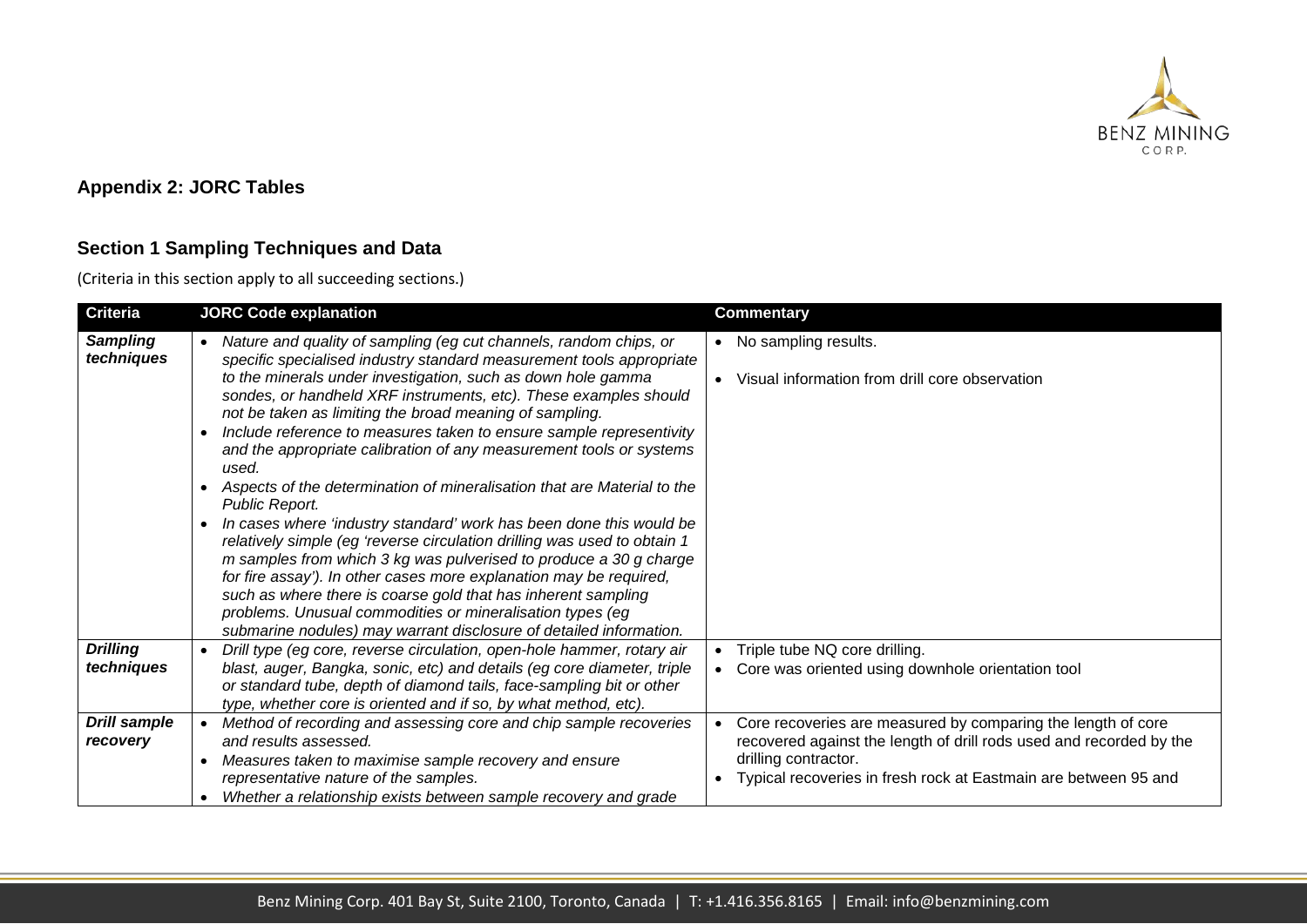

| <b>Criteria</b>                                               | <b>JORC Code explanation</b>                                                                                                                                                                                                                                                                                                                                                                                                                                                                                                                                                                                                                                                                     | <b>Commentary</b>                                                                                                                                                                                                                                                                    |
|---------------------------------------------------------------|--------------------------------------------------------------------------------------------------------------------------------------------------------------------------------------------------------------------------------------------------------------------------------------------------------------------------------------------------------------------------------------------------------------------------------------------------------------------------------------------------------------------------------------------------------------------------------------------------------------------------------------------------------------------------------------------------|--------------------------------------------------------------------------------------------------------------------------------------------------------------------------------------------------------------------------------------------------------------------------------------|
|                                                               | and whether sample bias may have occurred due to preferential<br>loss/gain of fine/coarse material.                                                                                                                                                                                                                                                                                                                                                                                                                                                                                                                                                                                              | 100%                                                                                                                                                                                                                                                                                 |
| Logging                                                       | Whether core and chip samples have been geologically and<br>geotechnically logged to a level of detail to support appropriate<br>Mineral Resource estimation, mining studies and metallurgical<br>studies.<br>Whether logging is qualitative or quantitative in nature. Core (or<br>costean, channel, etc) photography.<br>The total length and percentage of the relevant intersections logged.                                                                                                                                                                                                                                                                                                 | • All core was logged for<br>Lithology<br>$\circ$<br>Alteration<br>Mineralisation<br>Mineral species abundance<br>Veining<br>O<br><b>Structures</b><br>$\circ$<br>Both qualitative and quantitative logging was conducted<br>$\bullet$<br>• 100% of the core drilled is being logged |
| Sub-<br>sampling<br>techniques<br>and sample<br>preparation   | If core, whether cut or sawn and whether quarter, half or all core<br>taken.<br>If non-core, whether riffled, tube sampled, rotary split, etc and<br>whether sampled wet or dry.<br>For all sample types, the nature, quality and appropriateness of the<br>sample preparation technique.<br>Quality control procedures adopted for all sub-sampling stages to<br>maximise representivity of samples.<br>Measures taken to ensure that the sampling is representative of the<br>$\bullet$<br>in situ material collected, including for instance results for field<br>duplicate/second-half sampling.<br>Whether sample sizes are appropriate to the grain size of the<br>material being sampled. | Geological observations reported were done on whole core<br>$\bullet$<br>This release does not include analytical drill results                                                                                                                                                      |
| <b>Quality of</b><br>assay data<br>and<br>laboratory<br>tests | The nature, quality and appropriateness of the assaying and<br>laboratory procedures used and whether the technique is considered<br>partial or total.<br>For geophysical tools, spectrometers, handheld XRF instruments,<br>$\bullet$<br>etc, the parameters used in determining the analysis including                                                                                                                                                                                                                                                                                                                                                                                         | • Only visual observations reported in this release                                                                                                                                                                                                                                  |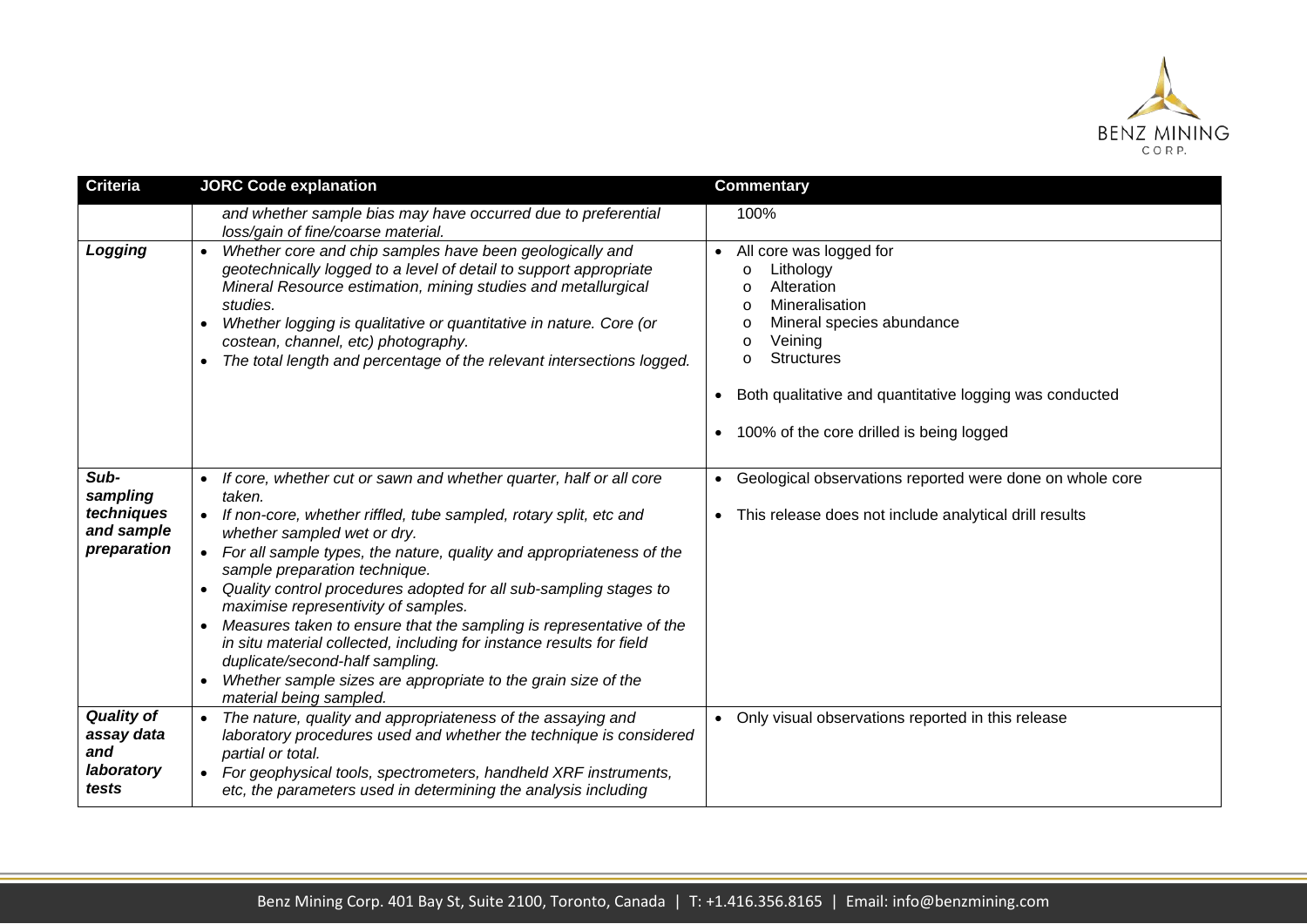

| <b>Criteria</b>                                       | <b>JORC Code explanation</b>                                                                                                                                                                                                                                                                                                                                          | <b>Commentary</b>                                                                                                                                                                                                                                                                     |
|-------------------------------------------------------|-----------------------------------------------------------------------------------------------------------------------------------------------------------------------------------------------------------------------------------------------------------------------------------------------------------------------------------------------------------------------|---------------------------------------------------------------------------------------------------------------------------------------------------------------------------------------------------------------------------------------------------------------------------------------|
|                                                       | instrument make and model, reading times, calibrations factors<br>applied and their derivation, etc.<br>Nature of quality control procedures adopted (eg standards, blanks,<br>duplicates, external laboratory checks) and whether acceptable<br>levels of accuracy (ie lack of bias) and precision have been<br>established.                                         |                                                                                                                                                                                                                                                                                       |
| <b>Verification</b><br>of sampling<br>and<br>assaying | The verification of significant intersections by either independent or<br>alternative company personnel.<br>The use of twinned holes.<br>Documentation of primary data, data entry procedures, data<br>verification, data storage (physical and electronic) protocols.<br>Discuss any adjustment to assay data.<br>$\bullet$                                          | • This release does not include drill results                                                                                                                                                                                                                                         |
| <b>Location of</b><br>data points                     | Accuracy and quality of surveys used to locate drill holes (collar and<br>down-hole surveys), trenches, mine workings and other locations<br>used in Mineral Resource estimation.<br>Specification of the grid system used.<br>$\bullet$<br>Quality and adequacy of topographic control.                                                                              | • All drillhole locations have been surveyed by handheld GPS with a<br>typical accuracy of +/-4m<br>Downhole surveys are conducted using a Reflex Multishot Gyro and<br>an Axis Gyro<br>• Grid: UTM NAD83 Zone 18N<br>• Topographic control is cross-checked with a 2013 LIDAR survey |
| Data spacing<br>and<br>distribution                   | Data spacing for reporting of Exploration Results.<br>$\bullet$<br>Whether the data spacing and distribution is sufficient to establish<br>$\bullet$<br>the degree of geological and grade continuity appropriate for the<br>Mineral Resource and Ore Reserve estimation procedure(s) and<br>classifications applied.<br>Whether sample compositing has been applied. | • Exploratory drilling.<br>• Drilling is not conducted on a regular pattern and at this stage,<br>reported results are not part of a resource estimate.                                                                                                                               |
| <b>Orientation</b><br>of data in<br>relation to       | Whether the orientation of sampling achieves unbiased sampling of<br>possible structures and the extent to which this is known, considering<br>the deposit type.                                                                                                                                                                                                      | Exploration drilling in area with some historical drilling.<br>Structures in the area are not well enough defined to determine<br>$\bullet$                                                                                                                                           |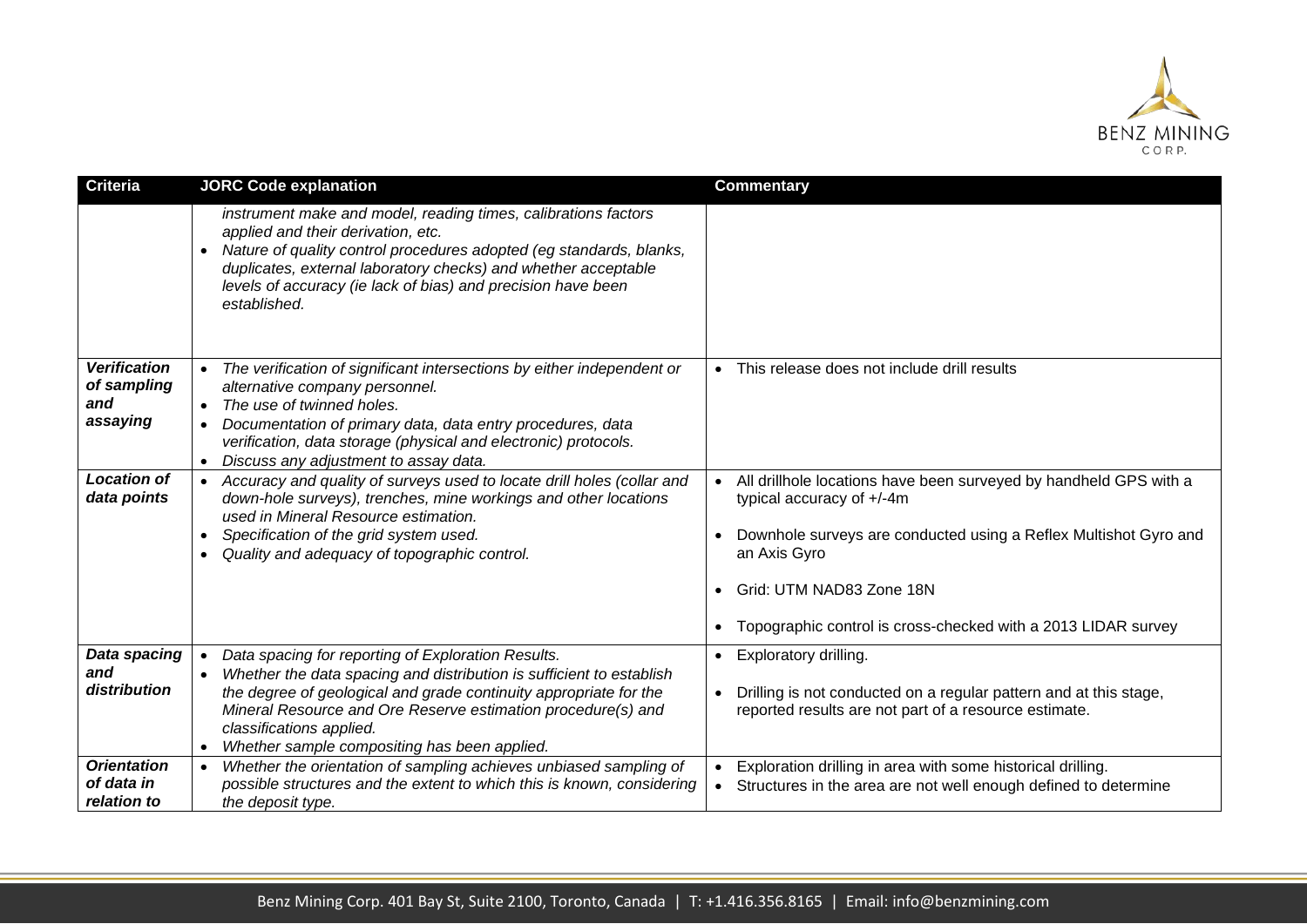

| <b>Criteria</b>                | <b>JORC Code explanation</b>                                                                                                                                                                                     | <b>Commentary</b>                                                                                                                                                                                                              |
|--------------------------------|------------------------------------------------------------------------------------------------------------------------------------------------------------------------------------------------------------------|--------------------------------------------------------------------------------------------------------------------------------------------------------------------------------------------------------------------------------|
| geological<br><i>structure</i> | If the relationship between the drilling orientation and the orientation<br>of key mineralised structures is considered to have introduced a<br>sampling bias, this should be assessed and reported if material. | whether drilling orientation is orthogonal to the structures<br>encountered.                                                                                                                                                   |
| <b>Sample</b><br>security      | The measures taken to ensure sample security.<br>$\bullet$                                                                                                                                                       | Core samples mentioned in this release are kept at the Eastmain<br>Mine site under control of Benz Mining until the samples are shipped<br>to an accredited laboratory using accredited professional transport<br>contractors. |
| <b>Audits or</b><br>reviews    | The results of any audits or reviews of sampling techniques and<br>data.                                                                                                                                         | The Company is constantly reviewing its sampling and assaying<br>policies.<br>A heterogeneity test on gold assays and core sampling has been<br>completed<br>No external audit has been completed at this stage.               |

# **Section 2 Reporting of Exploration Results**

(Criteria listed in the preceding section also apply to this section.)

| <b>Criteria</b>                                         | <b>JORC Code explanation</b>                                                                                                                                                                                                                                                                                                                                                                                                                         | Commentary                                                                                                                                                                                                                                                                                                                                                                                                                                                                                                                                                                                                                                                                                                                                                                                                          |
|---------------------------------------------------------|------------------------------------------------------------------------------------------------------------------------------------------------------------------------------------------------------------------------------------------------------------------------------------------------------------------------------------------------------------------------------------------------------------------------------------------------------|---------------------------------------------------------------------------------------------------------------------------------------------------------------------------------------------------------------------------------------------------------------------------------------------------------------------------------------------------------------------------------------------------------------------------------------------------------------------------------------------------------------------------------------------------------------------------------------------------------------------------------------------------------------------------------------------------------------------------------------------------------------------------------------------------------------------|
| <b>Mineral</b><br>tenement<br>and land<br>tenure status | Type, reference name/number, location and ownership including<br>$\bullet$<br>agreements or material issues with third parties such as joint<br>ventures, partnerships, overriding royalties, native title interests,<br>historical sites, wilderness or national park and environmental<br>settings.<br>The security of the tenure held at the time of reporting along with any<br>known impediments to obtaining a licence to operate in the area. | The Eastmain Mine Project comprises 152 contiguous mining claims<br>each with an area of approximately 52.7 ha covering a total of<br>8,014.36 ha plus one industrial lease permit that are owned by<br>Eastmain Mines Inc., a wholly owned subsidiary of Fury Gold Mines.<br>The claims are numbered 1133433 to 1133583 consecutively plus<br>claim 104458. All of the claims are located within NTS sheet 33A 08.<br>The former Mine Lease BM 817 was issued on January 10, 1995 and<br>expired in 2015 after a 20-year term. This former Mine Lease was<br>converted to Industrial Lease 00184710000 on September 1, 2015<br>and contains all normal surface rights. The former mineral rights for<br>BM 817 are now included in the expanded Claims 1133523,<br>1133524, 1133525, 1133505, 1133506 and 1133507. |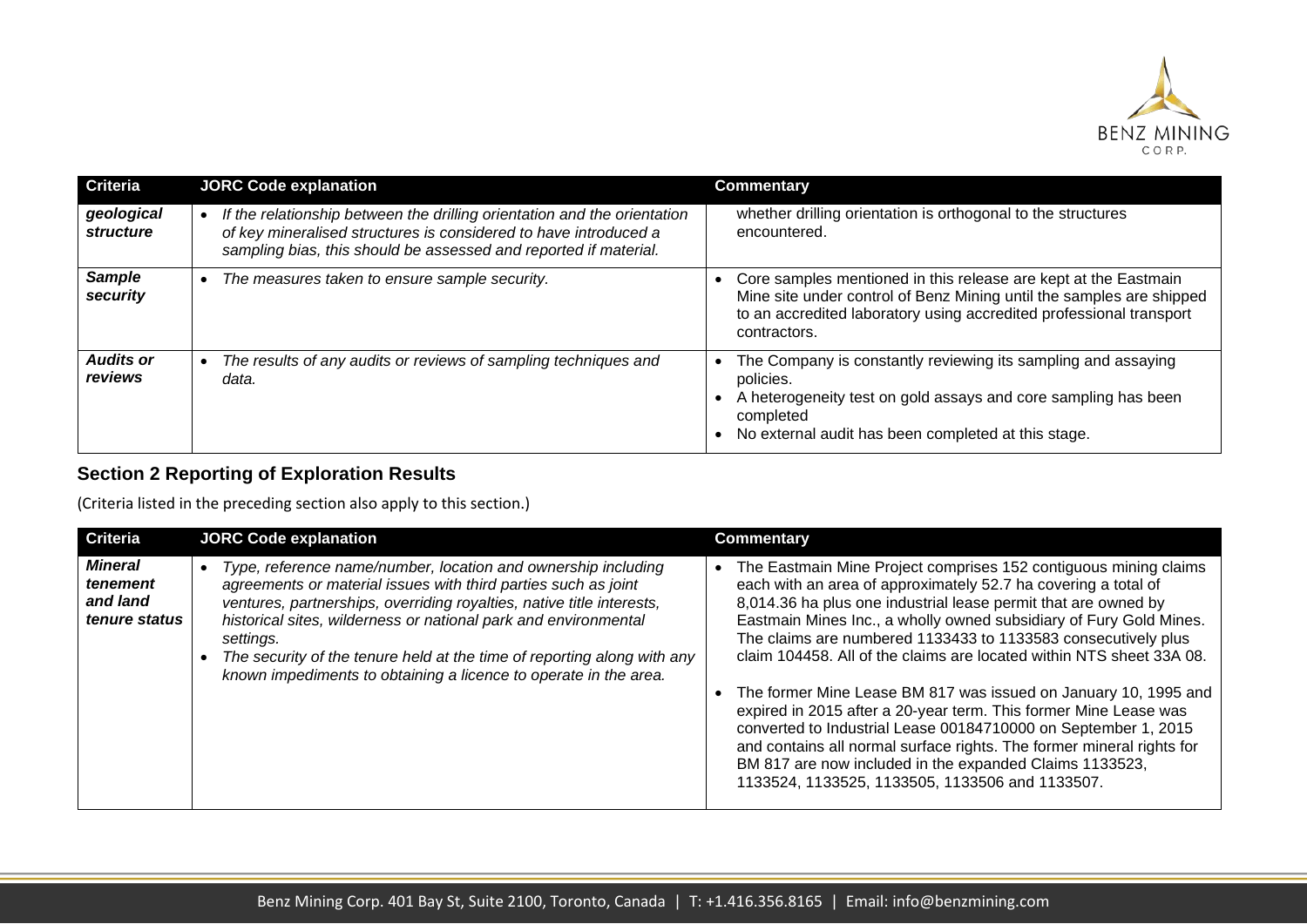

| <b>Criteria</b>                                | <b>JORC Code explanation</b>                                    | <b>Commentary</b>                                                                                                                                                                                                                                                                                                                                                                                                                                                                                                                                                                                                                                                                                                                                                                                               |
|------------------------------------------------|-----------------------------------------------------------------|-----------------------------------------------------------------------------------------------------------------------------------------------------------------------------------------------------------------------------------------------------------------------------------------------------------------------------------------------------------------------------------------------------------------------------------------------------------------------------------------------------------------------------------------------------------------------------------------------------------------------------------------------------------------------------------------------------------------------------------------------------------------------------------------------------------------|
|                                                |                                                                 | • The claims are 100% held by Fury Gold Mines subject to certain net<br>smelter royalties ("NSR").<br>• On August 9, 2019, Benz Mining Corp. announced that it has entered<br>into an option agreement with Eastmain Resources Inc. (now Fury<br>Gold Mines) to acquire a 100% interest in the former producing<br>Eastmain Gold Project located in James Bay District, Quebec, for<br>CAD \$5,000,000.<br>• Eastmain Resources would retain a 2% Net Smelter Return royalty in<br>respect of the Project. Benz may, at any time, purchase one half of<br>the NSR Royalty, thereby reducing the NSR Royalty to a 1% net<br>smelter returns royalty, for \$1,500,000.<br>• The Eastmain Mine, as defined by the perimeter of a historical<br>mining lease, is subject to a production royalty net smelter return |
|                                                |                                                                 | ("NSR") of 2.3% through production of the next 250,000 oz produced<br>and 2% thereafter. A package of claims surrounding the mine<br>precinct is subject to a production royalty (NSR) of 2% in favour of<br>Goldcorp as a result of their succession to Placer Dome in an<br>agreement dated December 30, 1988 between Placer Dome, MSV<br>Resources Inc. and Northgate Exploration Limited.                                                                                                                                                                                                                                                                                                                                                                                                                   |
|                                                |                                                                 | The 152 claims that form the Eastmain Mine Property are all in good<br>standing with an active status.                                                                                                                                                                                                                                                                                                                                                                                                                                                                                                                                                                                                                                                                                                          |
| <b>Exploration</b><br>done by<br>other parties | • Acknowledgment and appraisal of exploration by other parties. | • 1930s & 1940s – Prospecting of gossans                                                                                                                                                                                                                                                                                                                                                                                                                                                                                                                                                                                                                                                                                                                                                                        |
|                                                |                                                                 | • 1950s & 1960s - Riocanex - Exploration of the Upper Eastmain<br><b>Greenstone Belt</b>                                                                                                                                                                                                                                                                                                                                                                                                                                                                                                                                                                                                                                                                                                                        |
|                                                |                                                                 | • Mid 1960s – Fort George – Diamond drilling of a gossan zone                                                                                                                                                                                                                                                                                                                                                                                                                                                                                                                                                                                                                                                                                                                                                   |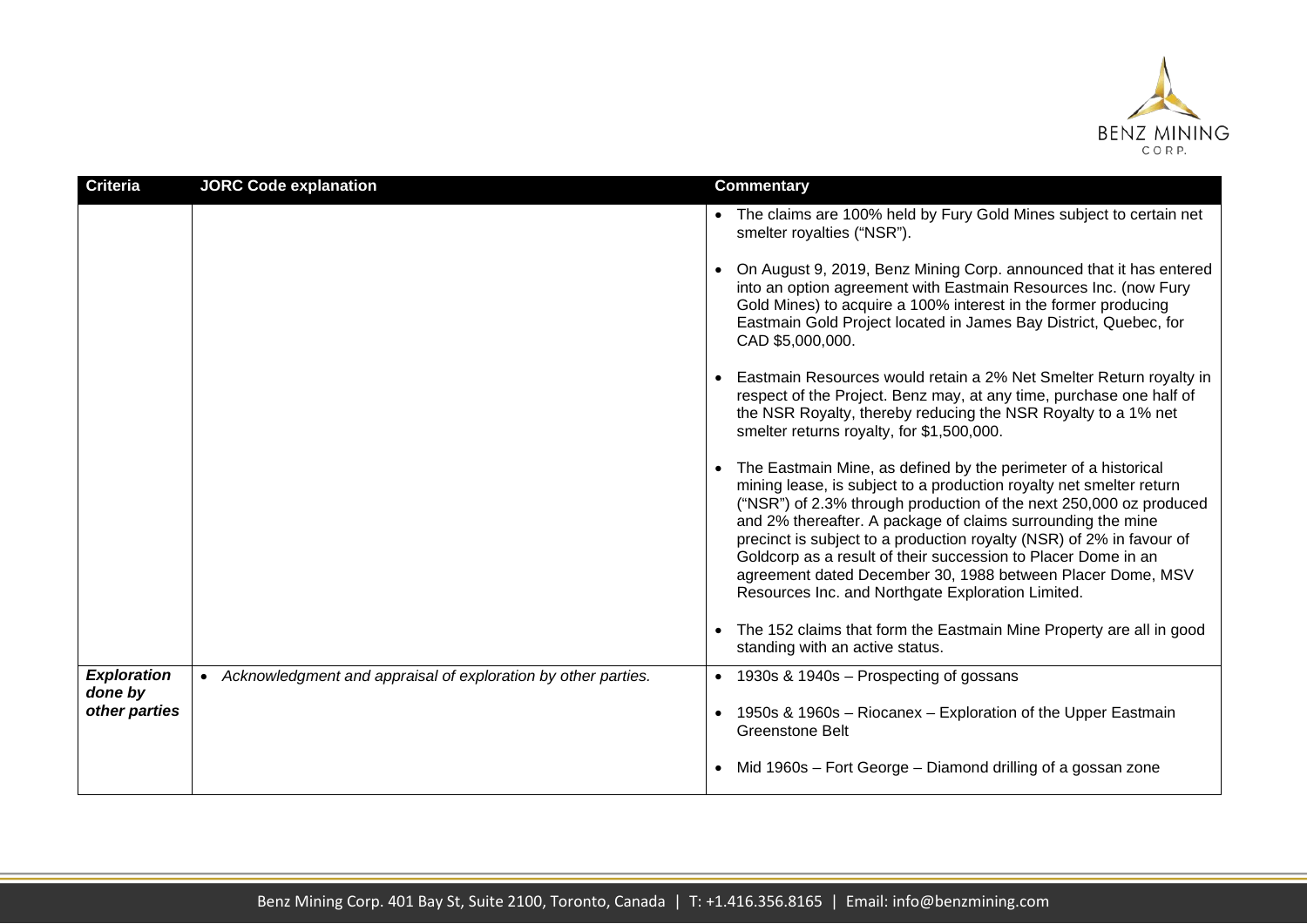

| <b>Criteria</b> | <b>JORC Code explanation</b> | <b>Commentary</b>                                                                                                                                     |
|-----------------|------------------------------|-------------------------------------------------------------------------------------------------------------------------------------------------------|
|                 |                              | • 1696 - Canex Aerial Exploration Ltd & Placer Development Ltd -<br>Airborne magnetic and EM surveys with ground geophysics follow<br>up.             |
|                 |                              | • 1970 – Placer Development Ltd – Seven holes testing an EM<br>anomaly. Discovery of A Zone with 1.5m @ 13.71g/t Au                                   |
|                 |                              | • 1974 – Nordore – Aerodat airborne AEM survey and Ground<br>geophysics. 3 holes returned anomalous gold values adjacent to B<br>Zone                 |
|                 |                              | • 1974 – Inco Uranerz – Airborne geophysical survey over the whole<br>greenstone belt.                                                                |
|                 |                              | • 1981 & 1982 – Placer – Airborne and ground EM, ground magnetics.<br>Drilling of EM anomalies discovered B zone and C zone.                          |
|                 |                              | • 1983 to 1985 – Placer – Airborne and ground EM, downhole PEM,<br>91 holes over A B and C zones.                                                     |
|                 |                              | • 1986 – Placer – 25 holes into A B and C zones                                                                                                       |
|                 |                              | • 1987 & 1988 - Placer Dome / MSV JV - Drilling of A, B and C zones                                                                                   |
|                 |                              | • 1988 to 1994 – MSV Resources – Drilling, surface sampling,<br>trenching, regional exploration, Seismic refraction over ABC Zones,                   |
|                 |                              | • 1994 & 1995 - MSV Resources - Mining of 118,356t at 10.58g/t Au<br>and 0.3%Cu, processed at Copper Rand plant in Chibougamau,<br>40,000oz recovered |
|                 |                              | 1997 – MSV Resources- Exploration, mapping, prospecting,<br>trenching.                                                                                |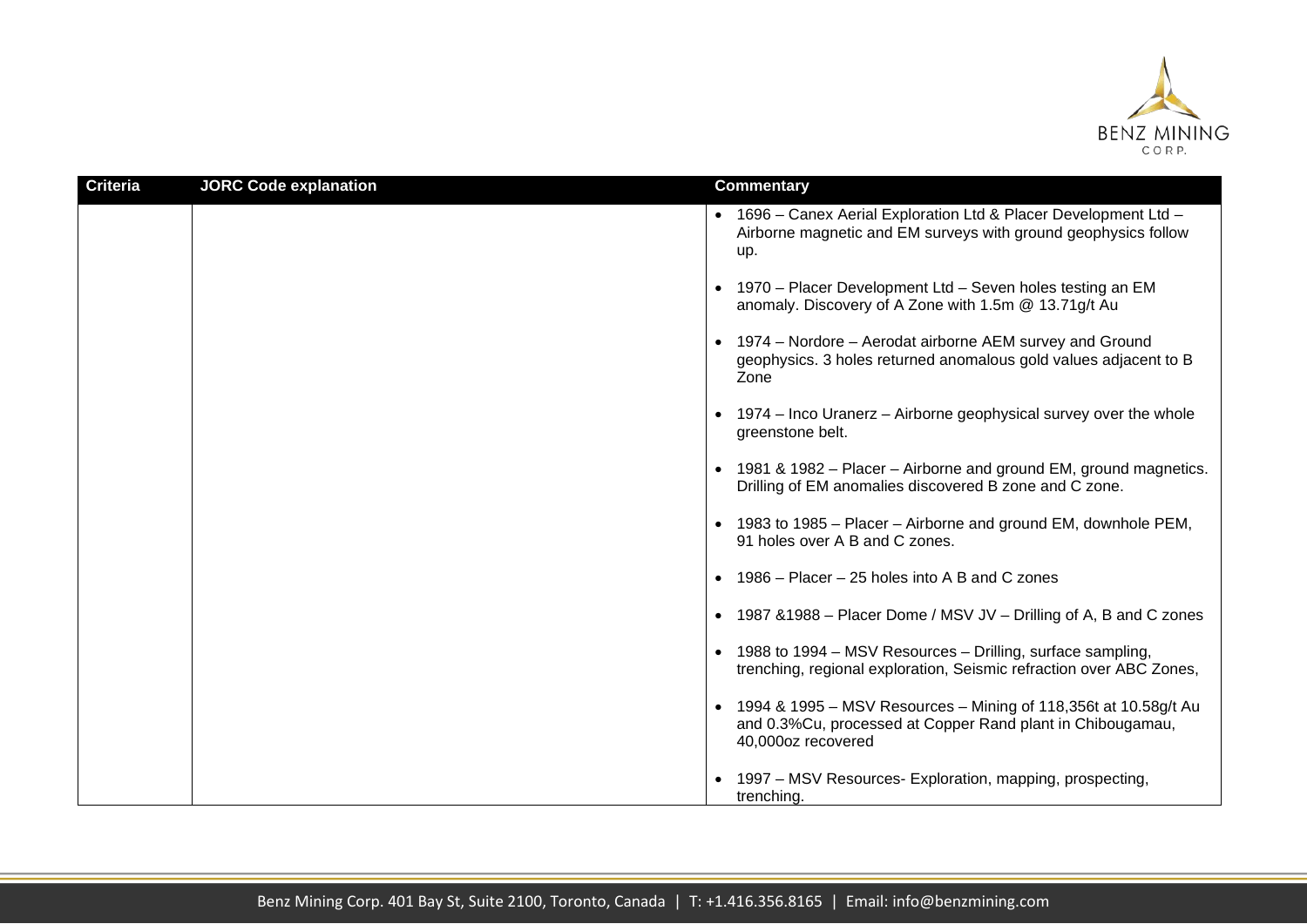

| <b>Criteria</b>                                | <b>JORC Code explanation</b>                                                                                                                                                                                                                                                                                                                   | <b>Commentary</b>                                                                                                                                                                                                                                                                                                                                                                                                                                                                                                                                                                                                                                                                                                                                                                                                                                                                                                             |
|------------------------------------------------|------------------------------------------------------------------------------------------------------------------------------------------------------------------------------------------------------------------------------------------------------------------------------------------------------------------------------------------------|-------------------------------------------------------------------------------------------------------------------------------------------------------------------------------------------------------------------------------------------------------------------------------------------------------------------------------------------------------------------------------------------------------------------------------------------------------------------------------------------------------------------------------------------------------------------------------------------------------------------------------------------------------------------------------------------------------------------------------------------------------------------------------------------------------------------------------------------------------------------------------------------------------------------------------|
|                                                |                                                                                                                                                                                                                                                                                                                                                | • 2004 - Campbell Resources - M&I resource calculation for Eastmain<br>Mine.<br>• 2005-2007 - Eastmain Resources - Purchase of the project from<br>Campbell Resources, VTEM, Prospecting, regional exploration.<br>• 2007-2017 - Eastmain Resources - Sporadic drilling, regional<br>exploration, mapping, sampling, trenching. Surface geochemistry                                                                                                                                                                                                                                                                                                                                                                                                                                                                                                                                                                          |
| Geology                                        | Deposit type, geological setting and style of mineralisation.                                                                                                                                                                                                                                                                                  | (soils)<br>In the Eastmain Gold Deposit, gold mineralisation occurs in quartz<br>veins with associated massive to semi-massive sulphide lenses/<br>veins and silicified zones associated with a deformation corridor.<br>The mineralized zones are 3 m to 10 m thick and contained in a<br>strongly deformed and altered assemblage (Mine series) consisting<br>of felsic, mafic and ultramafic rocks.<br>Mineralized quartz veins and lenses show a variable thickness<br>$\bullet$<br>between 10 cm and 13 m, and sulphide contents average 15% to<br>20% in the mineralized quartz veins and sulphide lenses. In order of<br>decreasing abundance, sulphides consist of pyrrhotite, pyrite, and<br>chalcopyrite, with minor sphalerite, magnetite and molybdenite.<br>Visible gold occurs in the mineralized quartz veins as small (<1 mm)<br>grains associated with quartz and (or) sulphides in the A, B and C<br>Zones. |
| <b>Drill hole</b><br><i><b>Information</b></i> | A summary of all information material to the understanding of the<br>exploration results including a tabulation of the following information<br>for all Material drill holes:<br>easting and northing of the drill hole collar<br>$\circ$<br>elevation or RL (Reduced Level - elevation above sea level in<br>metres) of the drill hole collar | • See appendix 1 above                                                                                                                                                                                                                                                                                                                                                                                                                                                                                                                                                                                                                                                                                                                                                                                                                                                                                                        |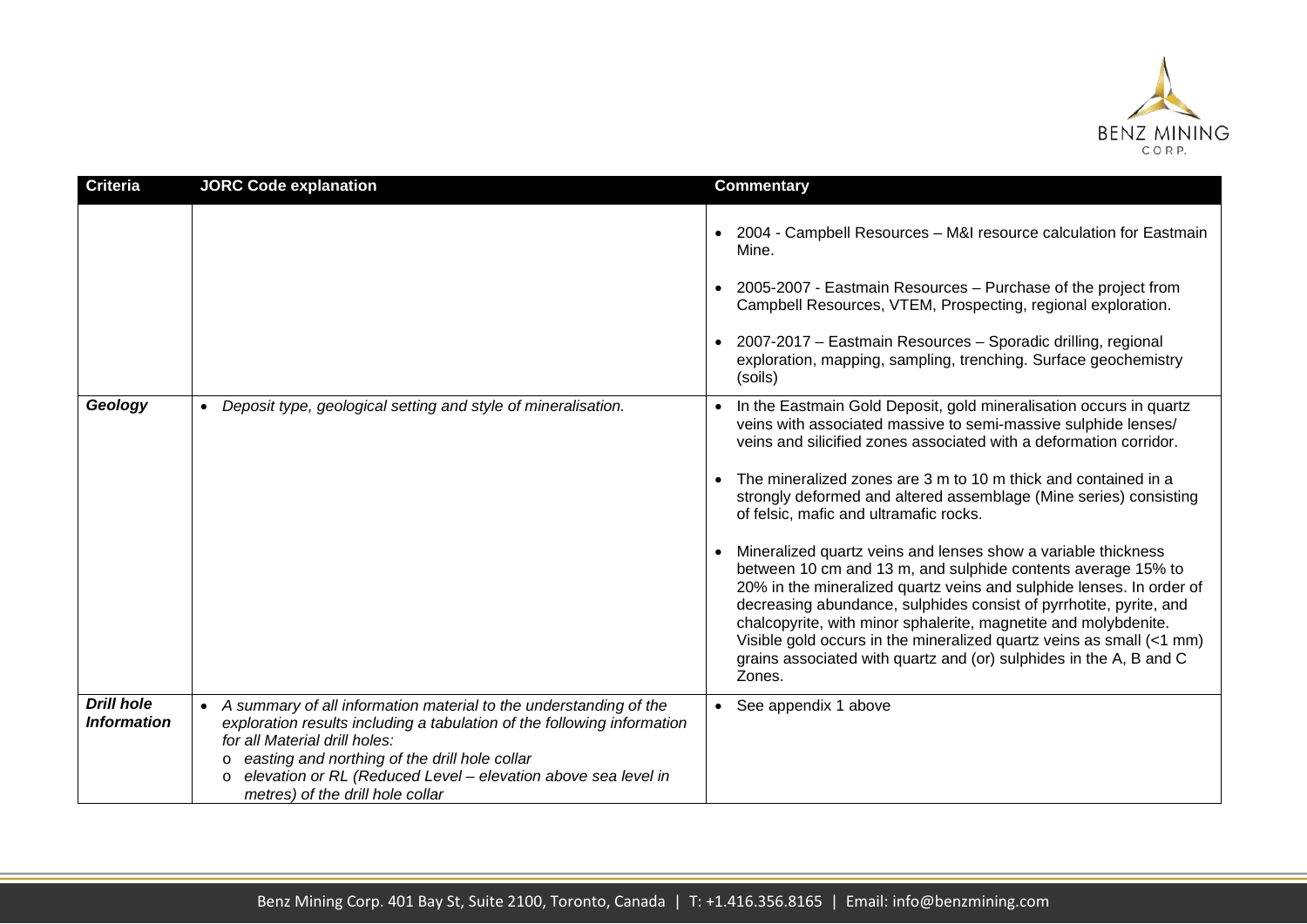

| Criteria                                                                                | <b>JORC Code explanation</b>                                                                                                                                                                                                                                                                                                                                                                                                                                                                                                                                                                                           | <b>Commentary</b>                                                                                       |
|-----------------------------------------------------------------------------------------|------------------------------------------------------------------------------------------------------------------------------------------------------------------------------------------------------------------------------------------------------------------------------------------------------------------------------------------------------------------------------------------------------------------------------------------------------------------------------------------------------------------------------------------------------------------------------------------------------------------------|---------------------------------------------------------------------------------------------------------|
|                                                                                         | dip and azimuth of the hole<br>$\circ$<br>down hole length and interception depth<br>hole length.<br>$\circ$<br>If the exclusion of this information is justified on the basis that the<br>$\bullet$<br>information is not Material and this exclusion does not detract from<br>the understanding of the report, the Competent Person should clearly<br>explain why this is the case.                                                                                                                                                                                                                                  |                                                                                                         |
| <b>Data</b><br>aggregation<br>methods                                                   | In reporting Exploration Results, weighting averaging techniques,<br>$\bullet$<br>maximum and/or minimum grade truncations (eg cutting of high<br>grades) and cut-off grades are usually Material and should be stated.<br>Where aggregate intercepts incorporate short lengths of high grade<br>$\bullet$<br>results and longer lengths of low grade results, the procedure used<br>for such aggregation should be stated and some typical examples of<br>such aggregations should be shown in detail.<br>The assumptions used for any reporting of metal equivalent values<br>$\bullet$<br>should be clearly stated. | • No quantitative results reported.                                                                     |
| <b>Relationship</b><br>between<br>mineralisatio<br>n widths and<br>intercept<br>lengths | These relationships are particularly important in the reporting of<br>$\bullet$<br><b>Exploration Results.</b><br>If the geometry of the mineralisation with respect to the drill hole<br>$\bullet$<br>angle is known, its nature should be reported.<br>If it is not known and only the down hole lengths are reported, there<br>$\bullet$<br>should be a clear statement to this effect (eg 'down hole length, true<br>width not known').                                                                                                                                                                            | No downhole intervals reported.                                                                         |
| <b>Diagrams</b>                                                                         | Appropriate maps and sections (with scales) and tabulations of<br>intercepts should be included for any significant discovery being<br>reported These should include, but not be limited to a plan view of<br>drill hole collar locations and appropriate sectional views.                                                                                                                                                                                                                                                                                                                                             | • See figures in the body of text                                                                       |
| <b>Balanced</b><br>reporting                                                            | Where comprehensive reporting of all Exploration Results is not<br>$\bullet$<br>practicable, representative reporting of both low and high grades<br>and/or widths should be practiced to avoid misleading reporting of<br><b>Exploration Results.</b>                                                                                                                                                                                                                                                                                                                                                                 | It is the Company's intention to report all exploration results together<br>when they become available. |
| <b>Other</b><br>substantive                                                             | Other exploration data, if meaningful and material, should be<br>$\bullet$<br>reported including (but not limited to): geological observations;                                                                                                                                                                                                                                                                                                                                                                                                                                                                        | Benz is currently completing a fixed loop electromagnetic survey<br>over the Southern Anomalies         |